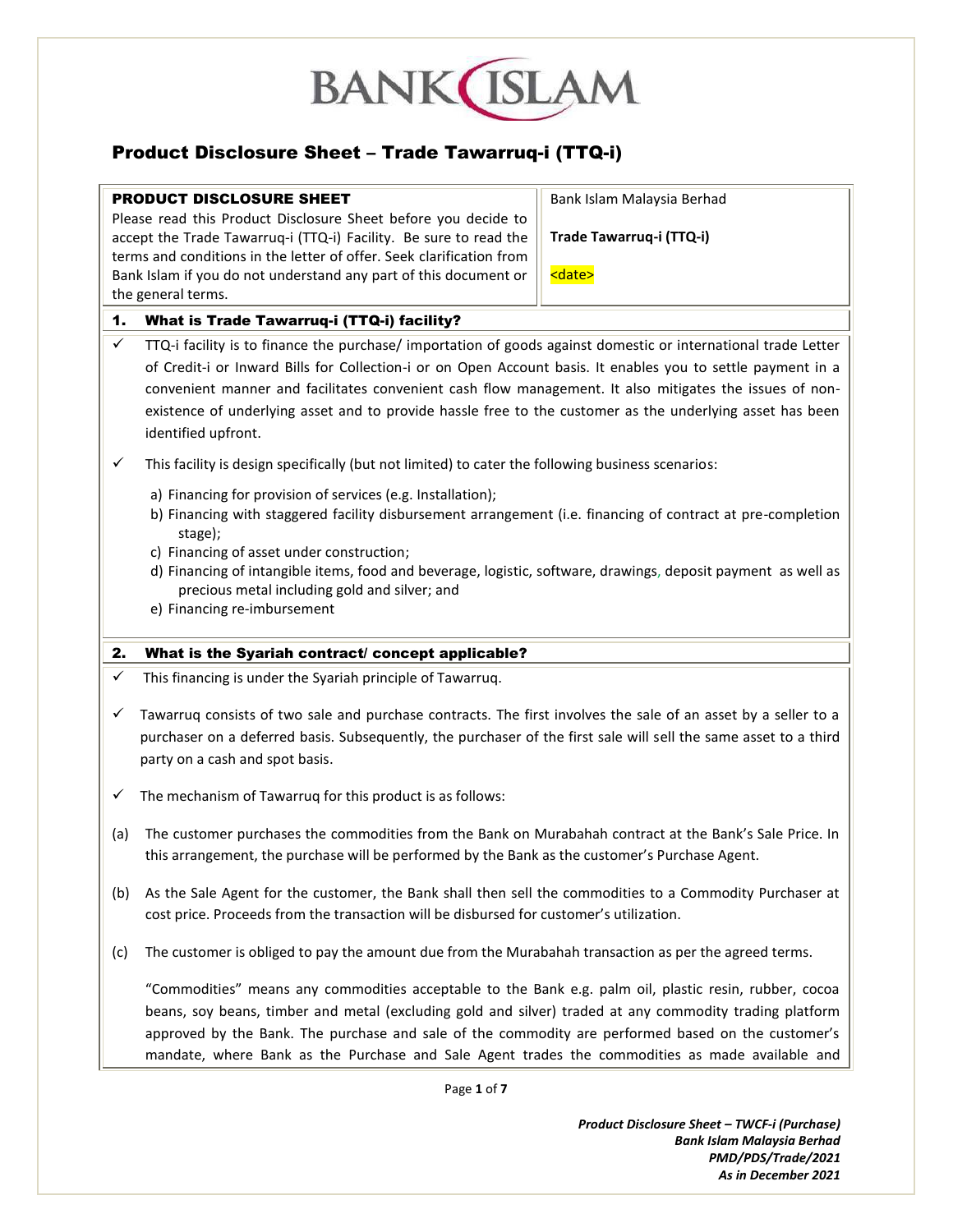# **BANK**(ISLAM

provided by commodity providers subject to the Bank's prevailing policies.

| 3. What do I get from this product? |                                                                                                                                                                                                                                                                                                                                                                                                                                                                                                                                               |
|-------------------------------------|-----------------------------------------------------------------------------------------------------------------------------------------------------------------------------------------------------------------------------------------------------------------------------------------------------------------------------------------------------------------------------------------------------------------------------------------------------------------------------------------------------------------------------------------------|
| <b>Financing Limit</b>              | Minimum: RM1,000<br>Maximum : Up to 100% of invoice value                                                                                                                                                                                                                                                                                                                                                                                                                                                                                     |
| Tenure                              | Minimum: 14 days<br>Maximum: 180 days                                                                                                                                                                                                                                                                                                                                                                                                                                                                                                         |
| Bank's financing rate               | Base Financing Rate (BFR) +/- spread; or<br>Cost of Fund (COF) +/- spread<br>Bank Islam's current COF is 2.60% p.a. (as at 2 August<br>2021) and BFR is 5.47% p.a. (as at 1 December 2020) while<br>spread is 1.5% (subject to the Bank's approval). For further<br>informations, please visit www.bankislam.com or call us at<br>603-26 900 900 for the latest BFR.<br>The financing rate based on daily rest will be quoted by the<br>Bank on the intended day of utilization of the facility based<br>on tenure requested by the customer. |
|                                     | The facility profit rate comprising BFR/COF and spread will<br>be fixed for the duration of financing tenure as requested<br>by the customer.                                                                                                                                                                                                                                                                                                                                                                                                 |

Formula to calculate Selling Price and Profit Margin as per below:

$$
SP = FV\left[1 + \left(\frac{r \times t}{36500}\right)\right]
$$

SP = Selling Price

FV = Financing value

r = Financing rate

t = Tenor of financing

## Profit Margin = Selling price - Financing value

Illustration:

FV = RM100,000  $r = 10%$  $t = 60$  days

$$
SP = 100,000 \left[ 1 + \left( \frac{10 \times 60}{36500} \right) \right]
$$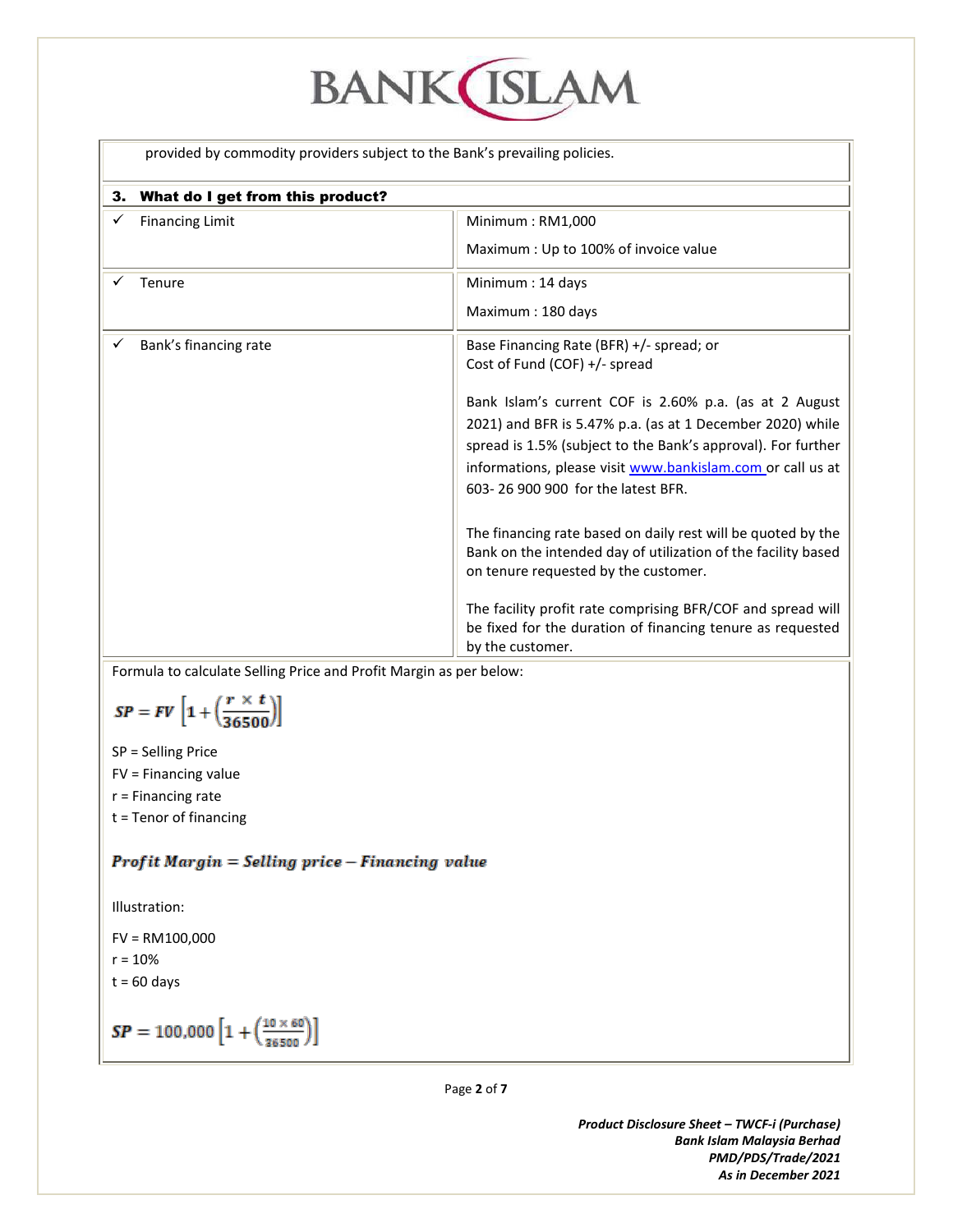# **BANK ISLAM**

#### = RM101,643.84

**Profit Margin** = RM101,643.84 - 100,000.00

#### = RM1,643.84

#### 4. What are my obligations?

Upon maturity of the facility, you are required to settle the Selling Price.

#### 5. What are the fees and charges that I have to pay?

- $\checkmark$  Stamp Duty [as per Stamp Duty Act 1949 (Revised 1989)]
- $\checkmark$  Fees and Commission
- $\checkmark$  SWIFT/ Rentas Charges
- $\checkmark$  Postage and Courier (if any)

**Note**: Please refer to our website a[t www.bankislam.com](http://www.bankislam.com/) for further details on fees and charges.

#### 6. What if I fail to fulfill my obligations?

 $\checkmark$  Should you fail to fulfill your obligation in a timely manner, the following shall apply:

#### **Event of Default**

- a) The Bank may by written notice to you, demand for immediate payment of amount overdue from you and/ or the guarantor;
- b) The Bank has the right to set off your deposit or any other account(s) maintained with the Bank towards settlement of overdue payment under this facilities granted by the Bank;
- c) The Bank has the right to take legal action against you if you fail to response to the reminder and/or demand notices. The Bank shall exercise its right on any security pledged with the Bank and you are to bear all the cost involved. You are also responsible to settle any shortfall. Legal action against you may affect your credit rating leading to any future credit assessment being more difficult or expensive to you; and
- d) Cross default of other facilities with the Bank may be triggered.

#### **Late Payment**

The Bank shall impose Ta'widh (compensation) against you as follows (where applicable):

- a) Before maturity of the facility. A sum equivalent to one per centum (1%) per annum on overdue installment(s) until date of full payment.
- b) After maturity of the facility.

A sum equivalent to the prevailing daily overnight Islamic Interbank Money Market Rate on outstanding

balance i.e. outstanding Sale Price less Ibra' (if any).

c) Post judgment debt.

A sum equivalent to the prevailing daily overnight Islamic Interbank Money Market Rate on basic judgment sum calculated from judgment date until date of full payment.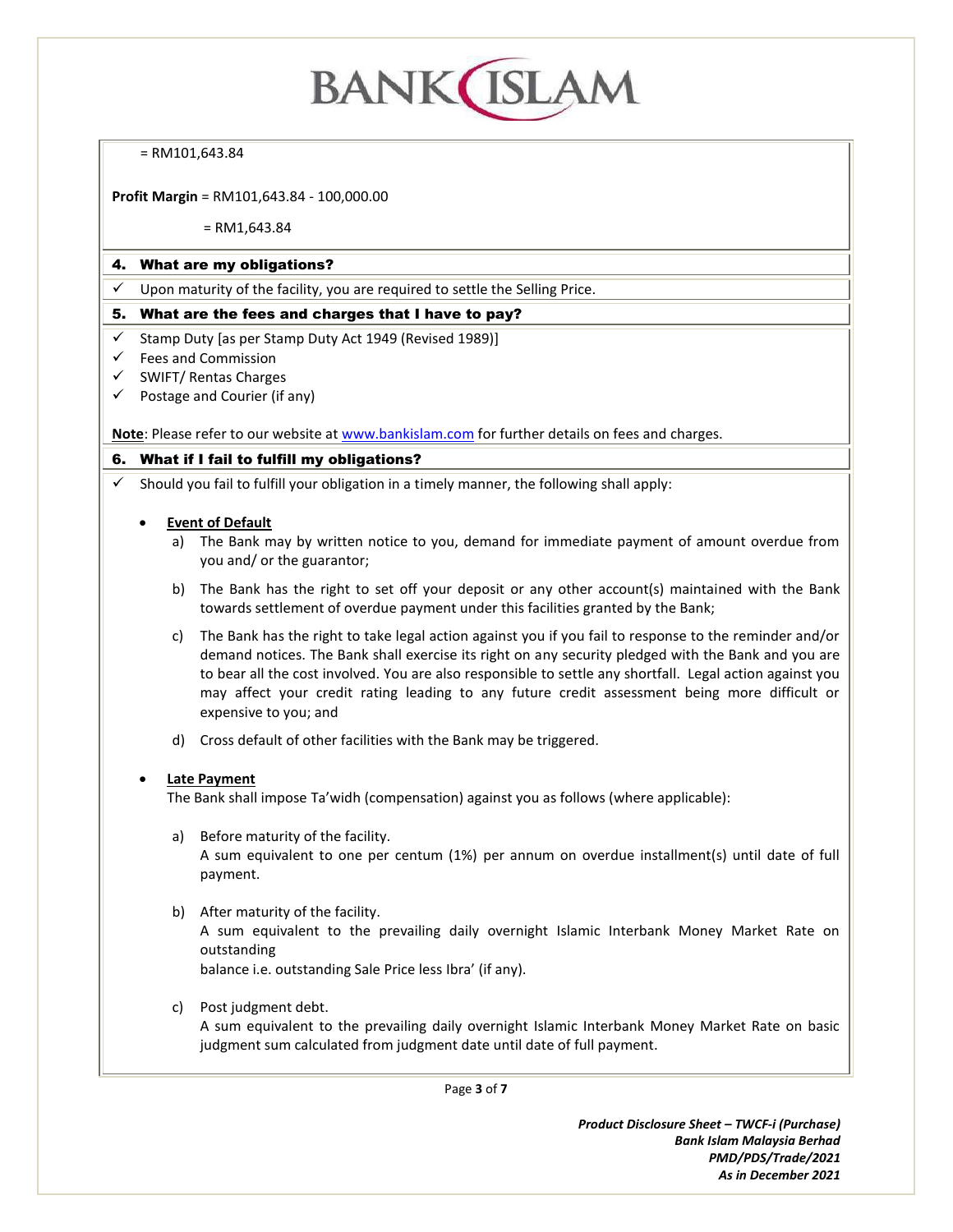# **BANK ISLAM**

Page **4** of **7 Note:** The imposition of Ta'widh shall be in such manner as approved by Bank Negara Malaysia from time to time. 7. What if I fully settle the financing before its maturity?  $\checkmark$  Rebate (Ibra') will be given to you on early settlement or early redemption of the facility.  $\checkmark$  Rebate (Ibra') formula Ibra'/ Rebate on early settlement = Deferred Profit **Note:** i) Deferred Profit = Total Contracted Profit – Accrued Profit ii) Total Contracted Profit = Sale Price – Purchase Price (or Financing Amount) iii) Accrued Profit is calculated based on Effective Profit Rate of the outstanding Purchase Price (or Financing Amount) being disbursed (or utilized) iv) The Bank does not impose a lock-in period for this facility and there is no fee imposed for early settlement before maturity. 8. Do I need to take up Takaful coverage?  $\checkmark$  Yes, you are required to obtain Takaful coverage from our panel Takaful providers or other Takaful/ Insurance companies acceptable by the Bank (where applicable). 9. Do I need a guarantor or collateral?  $\checkmark$  If you do not meet the minimum credit requirement, Bank Islam may require guarantor(s) or collateral in order for you to proceed with the submission. 10. What are the major risks? The Bank's Effective Profit rates offered may fluctuate during the tenure of the financing for facility with variable rate. An increase in Base Financing Rate/ Cost of Fund may result in higher financing payment. However, the Bank's Effective Profit rate should not exceed the Ceiling Rate. 11. What do I need to do if there are changes to my contact detail? It is important for you to immediately inform the Bank of any changes in your contact details to ensure that all correspondences reach you in a timely manner. 12. Where can I get assistance and redress?  $\checkmark$  If you have difficulties in making settlement of the facility, you should contact the Bank earliest possible to discuss the payment options. You may contact the Bank at: *Trade Operations Bank Islam Malaysia Berhad 13th Floor, Menara Bank Islam No 22, Jalan Perak, 50450 Kuala Lumpur Tel: 03-2782 1078/ 1089/ 1087/ 1086 Fax: 03-2782 1346 Corporate Banking Bank Islam Malaysia Berhad Tingkat 27, Menara Bank Islam*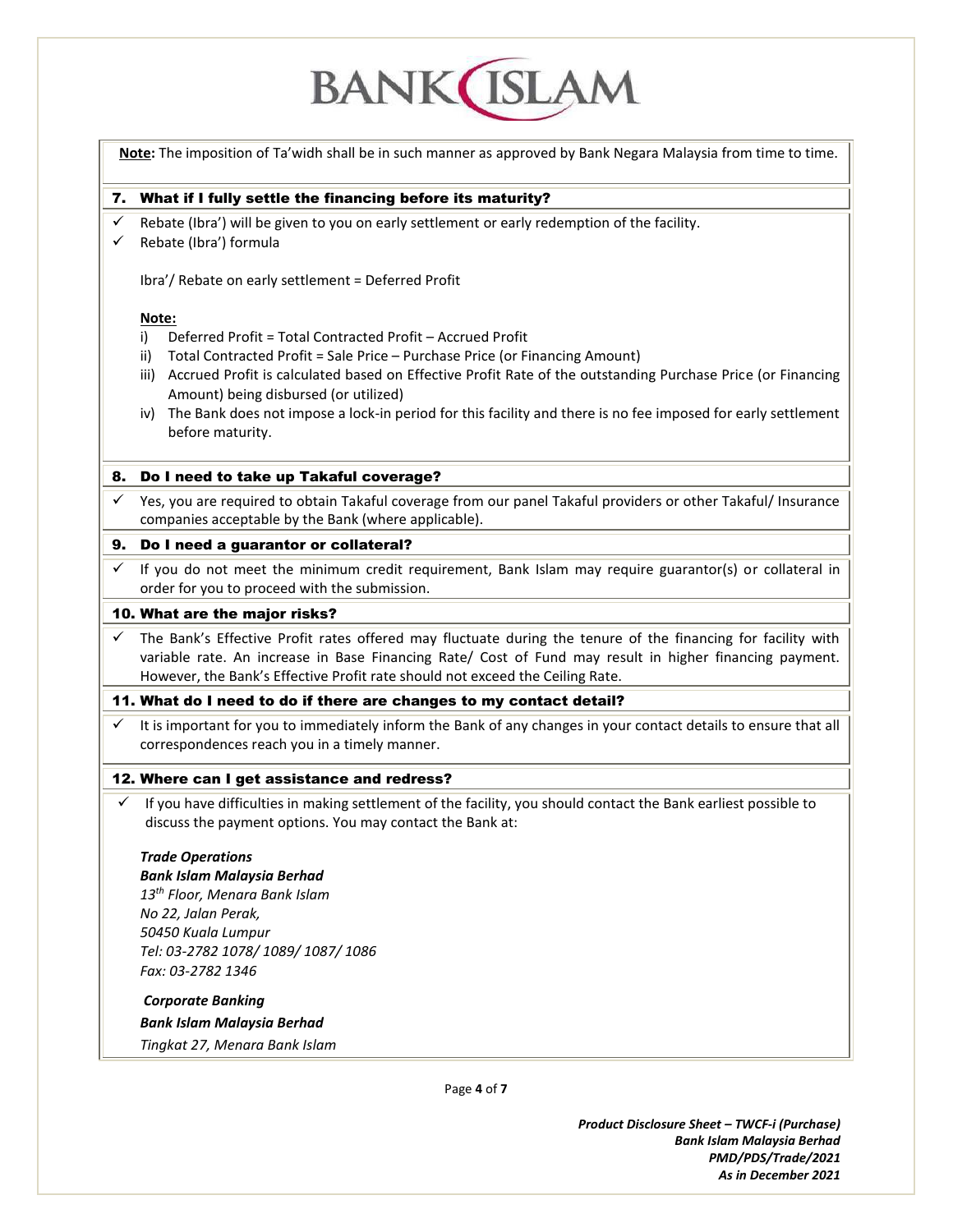

*No 22, Jalan Perak, 50450 Kuala Lumpur Relationship Manager: (to be filled by our RM's) Tel: (to be filled by our RM's)* Fax: *03-2726 7818 Email: (to be filled by our RM's)*

*Or*

#### *Commercial Banking*

*Bank Islam Malaysia Berhad Tingkat 23 , Menara Bank Islam No 22, Jalan Perak, 50450 Kuala Lumpur Pegawai Perhubungan: (to be filled by our RM's) Tel: (to be filled by our RM's)* Fax: *03-2726 7818 Email: (to be filled by our RM's)*

*Or*

### *SME Banking Bank Islam Malaysia Berhad Tingkat 16, Menara Bank Islam No 22, Jalan Perak, 50450 Kuala Lumpur Relationship Manager: (to be filled by our RM's) Email: sme-assist@bankislam.com.my*

 $\checkmark$  If you wish to complain on the products or services provided by us, you may contact us at:

**Contact Centre & Customer Care Bank Islam Malaysia Berhad** 17th Floor, Menara Bank Islam, No. 22, Jalan Perak, 50450 Kuala Lumpur. Tel: 03-26 900 900 Fax: 03-2782 1337 Email[: contactcenter@bankislam.com.my](mailto:contactcenter@bankislam.com.my)

 $\checkmark$  For SME, you may seek the services of Agensi Kaunseling dan Pengurusan Kredit (AKPK), an agency established by Bank Negara Malaysia to provide free services and money management, credit counseling, financial education and debt restructuring. You can contact AKPK at:

Level 5 and 6, Menara Bumiputra Commerce

Page **5** of **7**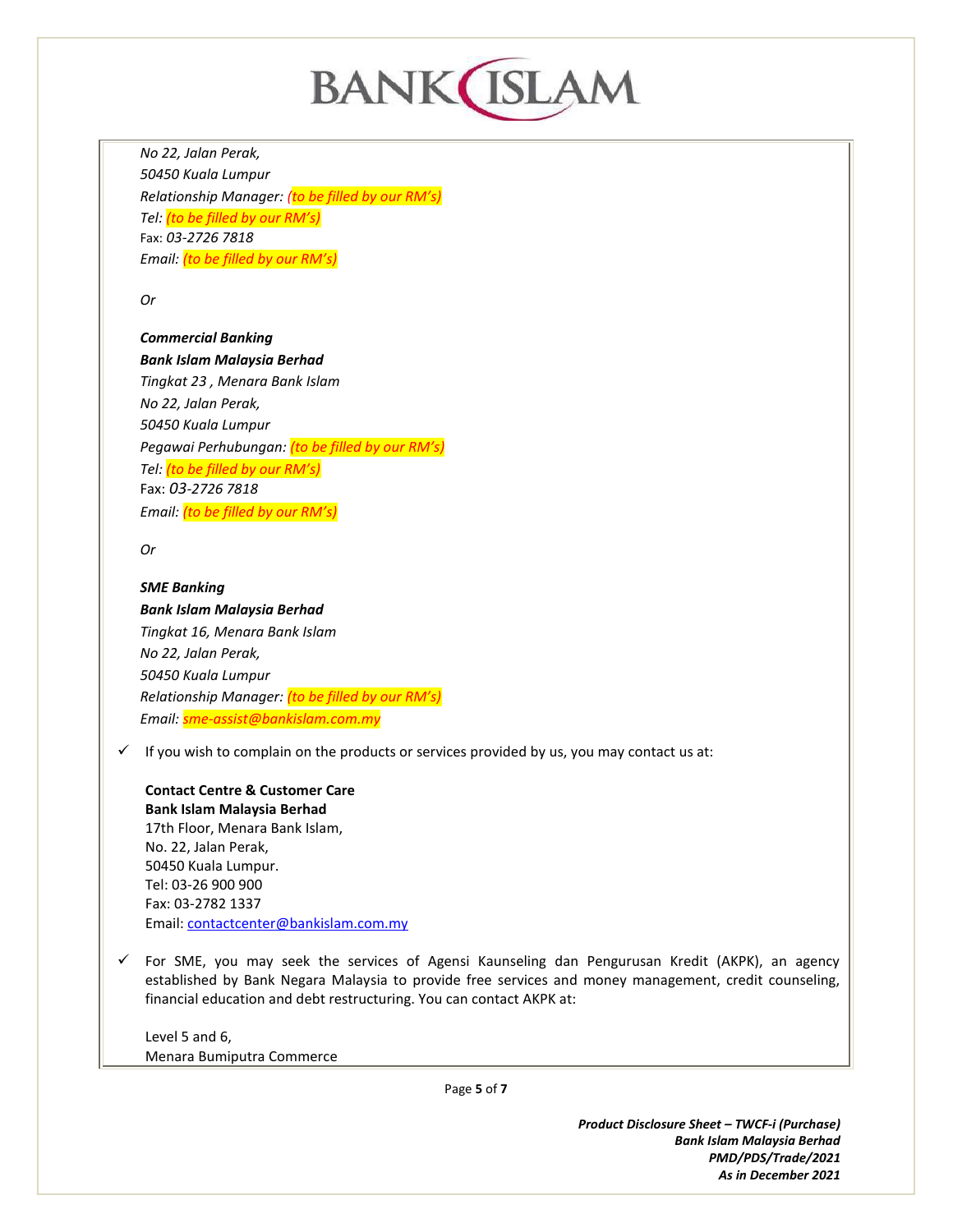| <b>BANK ISLA</b> |                                                                                                                                            |  |
|------------------|--------------------------------------------------------------------------------------------------------------------------------------------|--|
|                  | Jalan Raja Laut                                                                                                                            |  |
|                  | 50350 Kuala Lumpur                                                                                                                         |  |
|                  | Tel: 603 - 2616 7766                                                                                                                       |  |
|                  | Fax: 603 -2616 7601                                                                                                                        |  |
|                  | Website: akpk.org.my                                                                                                                       |  |
| ✓                | If the query or complaint is not satisfactorily resolved by the Bank, you may contact Bank Negara Malaysia<br><b>IINK or TFI FLINK at:</b> |  |
|                  | Block D, Bank Negara Malaysia,                                                                                                             |  |
|                  | Jalan Dato' Onn,                                                                                                                           |  |
|                  | 50480 Kuala Lumpur.                                                                                                                        |  |
|                  | Tel: 1-300-88-5465                                                                                                                         |  |
|                  | Fax: 03-2174 1515                                                                                                                          |  |
|                  | Email: bnmtelelink@bnm.gov.my                                                                                                              |  |
|                  | 13. Where can I get further information?                                                                                                   |  |
|                  | Should you require additional information about this product, please refer to our branches or contact:                                     |  |
|                  |                                                                                                                                            |  |
|                  | <b>Contact Centre &amp; Customer Care</b>                                                                                                  |  |
|                  | 17 <sup>th</sup> Floor, Menara Bank Islam,                                                                                                 |  |
|                  | No. 22, Jalan Perak,                                                                                                                       |  |
|                  | 50450 Kuala Lumpur.                                                                                                                        |  |
|                  | Tel: 03-26 900 900                                                                                                                         |  |
|                  | Email: contactcenter@bankislam.com.my                                                                                                      |  |
|                  | Website: www.bankislam.com                                                                                                                 |  |
|                  | 14. What are the other trade facility packages available?                                                                                  |  |
|                  | 1. Trade Working Capital Financing-i (Purchase)                                                                                            |  |
| 2.               | Trade Working Capital Financing-i (Sales)                                                                                                  |  |
|                  | 3. Letter of Credit-i                                                                                                                      |  |
| 4.               | Letter of Credit Transfer-i                                                                                                                |  |
| 5.               | Shipping Guarantee-i                                                                                                                       |  |
| 6.               | Bank Guarantee-i                                                                                                                           |  |
| 7.               | Accepted Bills-i (Purchase)                                                                                                                |  |
|                  | 8. Accepted Bills-I (Sales)                                                                                                                |  |
| 9.               | Bills of Exchange Purchase-i                                                                                                               |  |
|                  | 10. Documentary Collection-i                                                                                                               |  |
|                  | 11. Export Credit Refinancing-i<br>12. Standby Letter of Credit-i                                                                          |  |
|                  |                                                                                                                                            |  |

IMPORTANT NOTE: LEGAL ACTION MAY BE TAKEN AGAINST YOU IF YOU DO NOT KEEP UP PAYMENTS OF YOUR FACILITY.

**Note:**